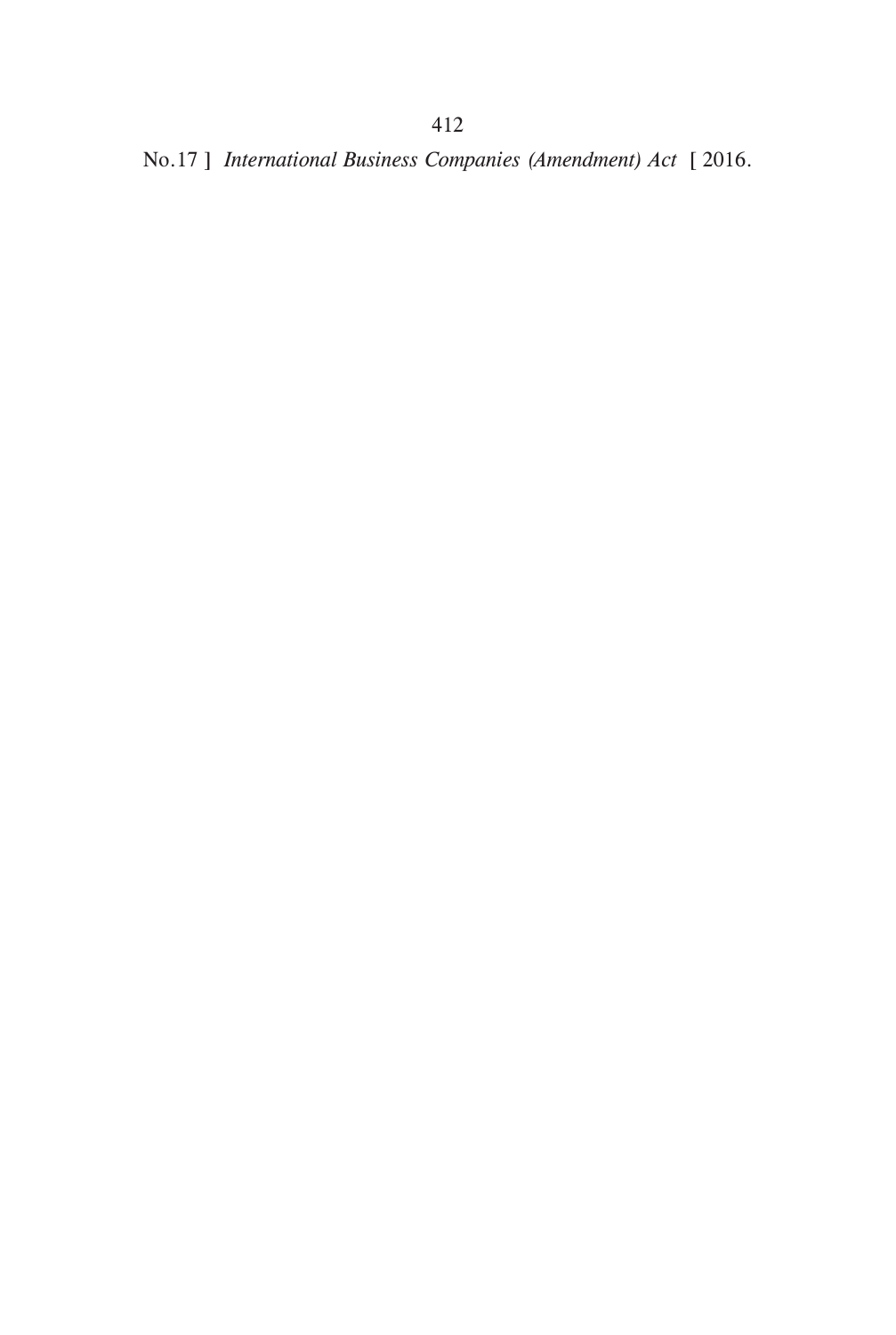I Assent

[L.S.] PEARLETTE LOUISY, *Governor-General.*

*May 11, 2016.*

# **SAINT LUCIA**

## **No. 17 of 2016**

**AN ACT** to amend the International Business Companies Act, Cap. 12.14.

[ 17th May, 2016 ]

 **BE IT ENACTED** by the Queen's Most Excellent Majesty, by and with the advice and consent of the House of Assembly and the Senate of Saint Lucia, and by the authority of the same, as follows: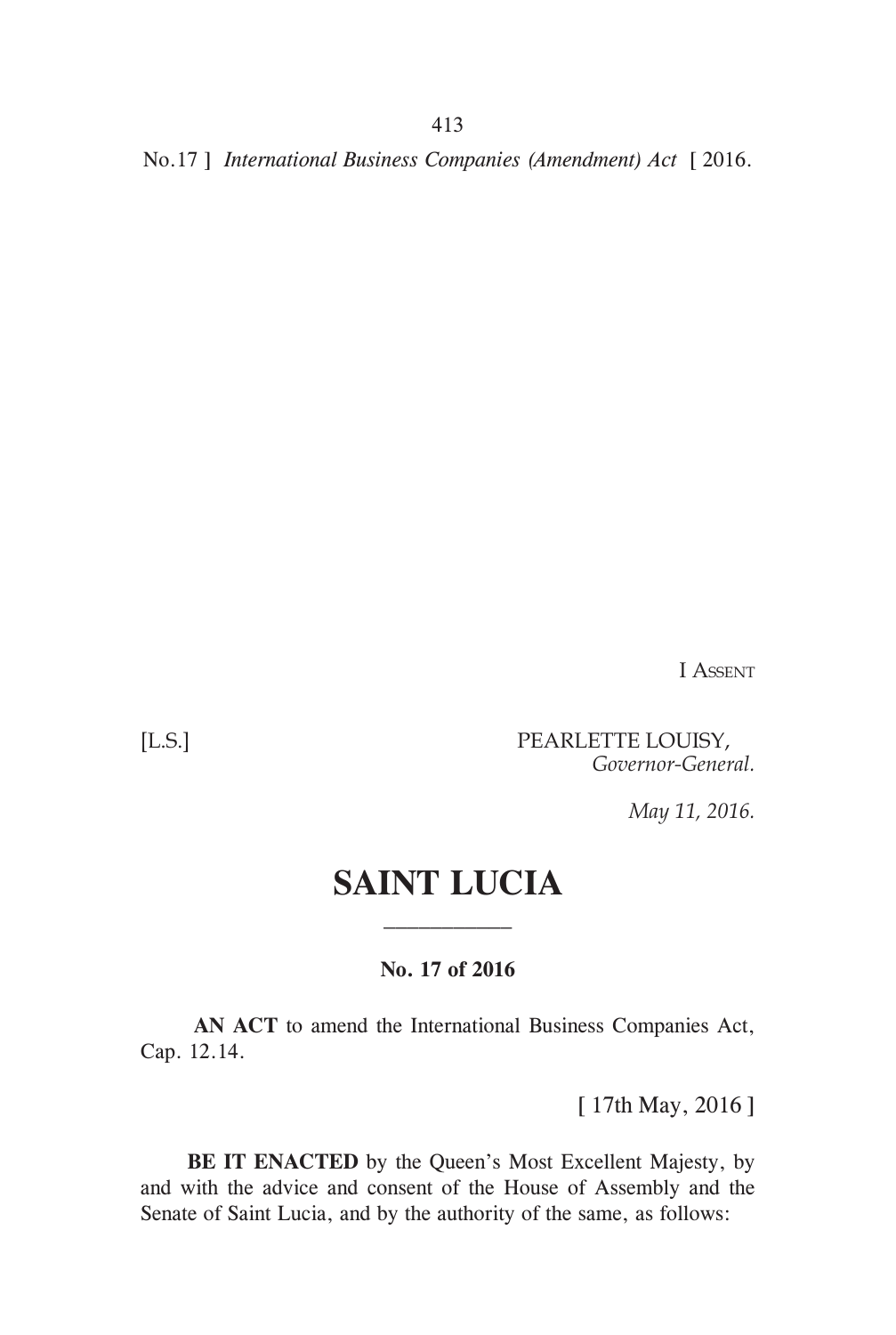## **Short title**

**1.** This Act may be cited as the International Business Companies (Amendment) Act, 2016.

## **Interpretation**

**2.** In this Act, "principal Act" means the International Business Companies Act, Cap. 12.14.

## **Amendment of section 28**

**3.** Section 28(10) of the principal Act is amended by deleting the words "of which he or she is the registered agent that", and substituting the word "which".

#### **Amendment of section 42**

**4.** Section 42(7) of the principal Act is amended by deleting the words "of which he or she is the registered agent, that', and substituting the word "which".

#### **Amendment of section 99**

**5.** Section 99(1) of the principal Act is amended by inserting immediately after the words, "section 12" the words "or section 111".

# **Amendment of section 111**

**6.** Section 111 of the principal Act is amended —

- (a) in subsection (1), by deleting the words "and underlying documentation" in paragraphs (a) and (b);
- (b) by deleting subsection (2) and substituting the following  $-$ 
	- "(2) Records kept pursuant to subsection  $(1)$  must —
	- (a) show and correctly explain a transaction;
	- (b) enable the preparation of financial statements;
	- (c) enable the financial position of the international business company to be determined, with reasonable accuracy, at any point in time.";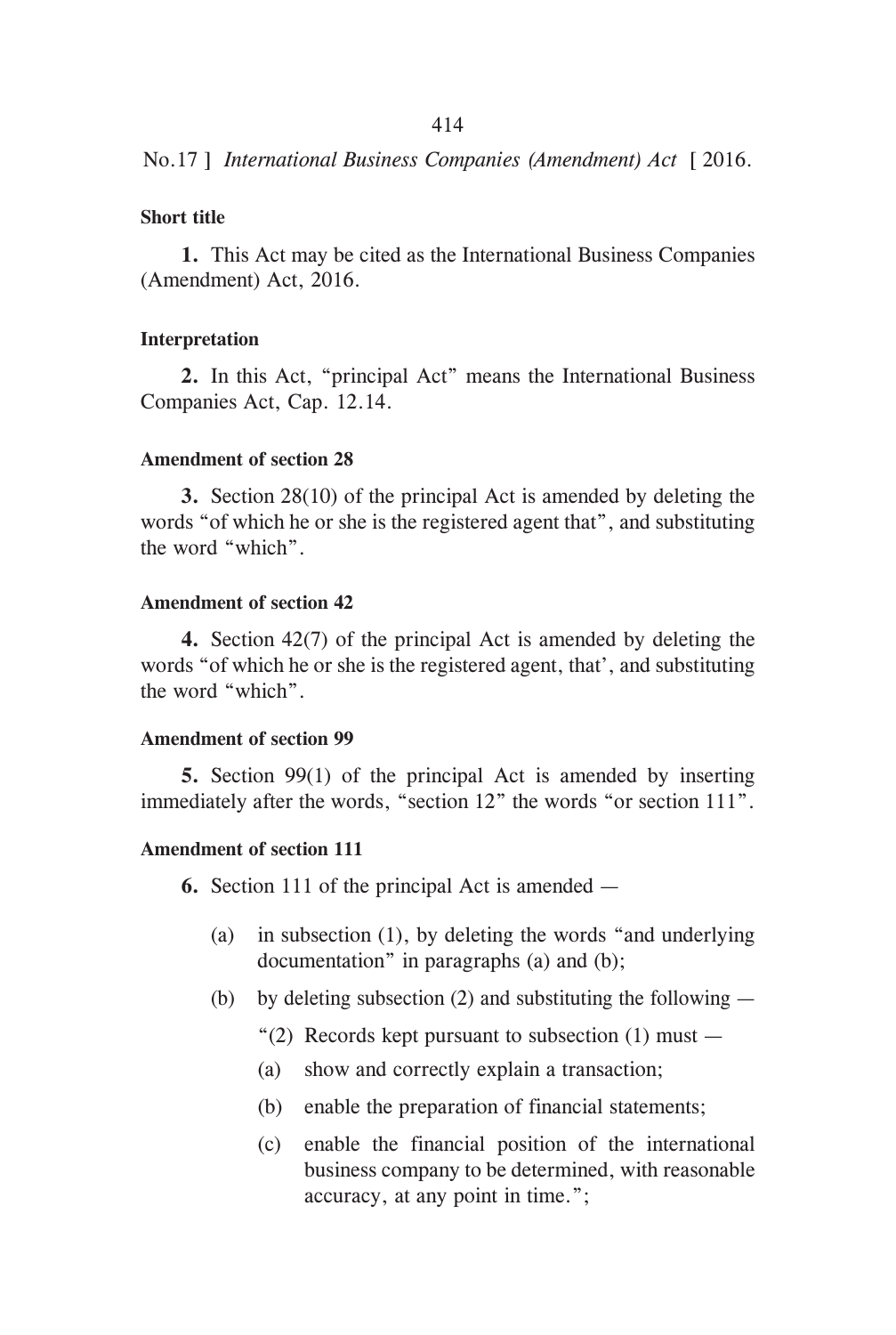- (c) in subsection  $(3)$ 
	- (i) by inserting immediately after the words "show the" the words "details of",
	- (ii) by deleting in paragraph (b) the words "and purchases of goods" and subsituting a comma and the words "purchases and other transactions",
	- (iii) by inserting the word "or" at the end of paragraph (b);
- (d) by deleting subsection (4) and substituting the following  $-$

"(4) An international business company shall, within twenty-one days, submit the records to its registered agent upon a request lawfully required under the provisions of any law in force in Saint Lucia, an agreement for tax purposes or an agreement for mutual legal assistance.";

(e) by inserting immediately after subsection (4) the following new subsections —

"(5) An international business company that fails to comply with subsection (4) is liable to pay a penalty of one thousand United States dollars for every month or part of a month that the records are not submitted.

(6) Where the international business company fails to submit the records under subsection (4), the registered agent shall notify the person making the request under subsection (4) of the failure to submit the records within seven days of such failure.

(7) By December  $31<sup>st</sup>$  of each year, a person under subsection (6) shall, in the prescribed form, notify the Registrar of the failure of an international business company to submit the records.

(8) By March  $31<sup>st</sup>$  of each year, the Registrar shall by notice published in the *Gazette* state —

(a) the name of the international business company to be struck off the register;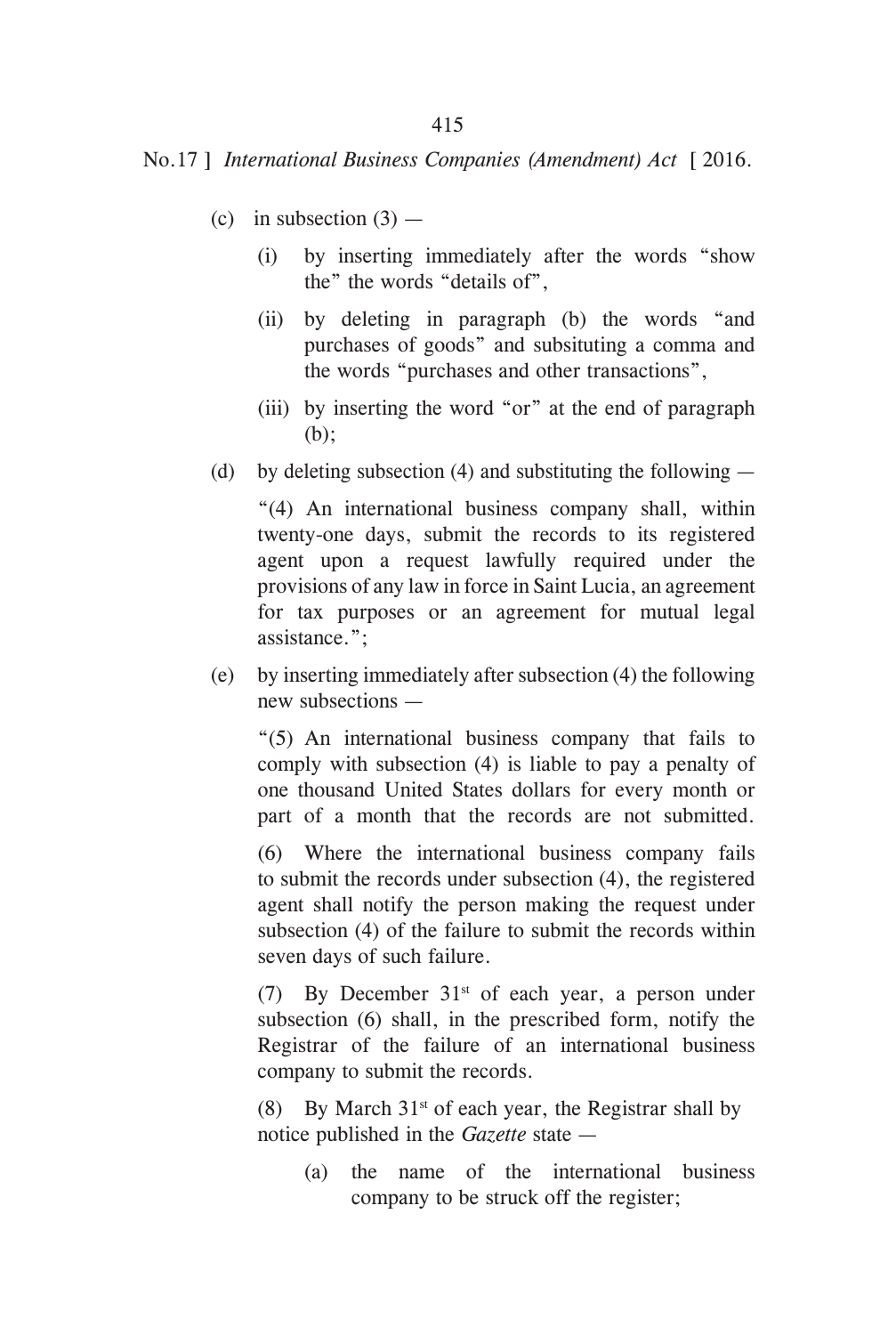(b) the applicable penalty for failing to submit records under subsection (5).

(9) Notwithstanding section 109, an international business company shall submit unaudited financial statements, at the office of its registered agent, within three months of the end of the financial year of the international business company and the financial statements must be accompanied by the prescribed declaration made by the international business company.

(10) An international business company that fails to submit the unaudited financial statements and the declaration under subsection (9) is liable to pay a penalty of one hundred United States dollars for every month or part of the month that the international business company fails to submit the unaudited financial statements and declaration.

(11) A registered agent shall submit to the Registrar by the  $31<sup>st</sup>$  day of January of each year, for all submissions due for the previous year, a list containing the name and registration number of all international business companies that have not complied with subsection (9) with a declaration in the prescribed form.

(12) In addition to paying the penalty under subsection (10), a registered agent of an international business company shall submit to the Registrar a declaration, in the prescribed form, that the unaudited financial statements and the declaration have been received by the registered agent.

(13) A registered agent who fails to provide information as required in subsections (11) and (12) commits an offence and is liable to a fine not exceeding three thousand United States dollars.".